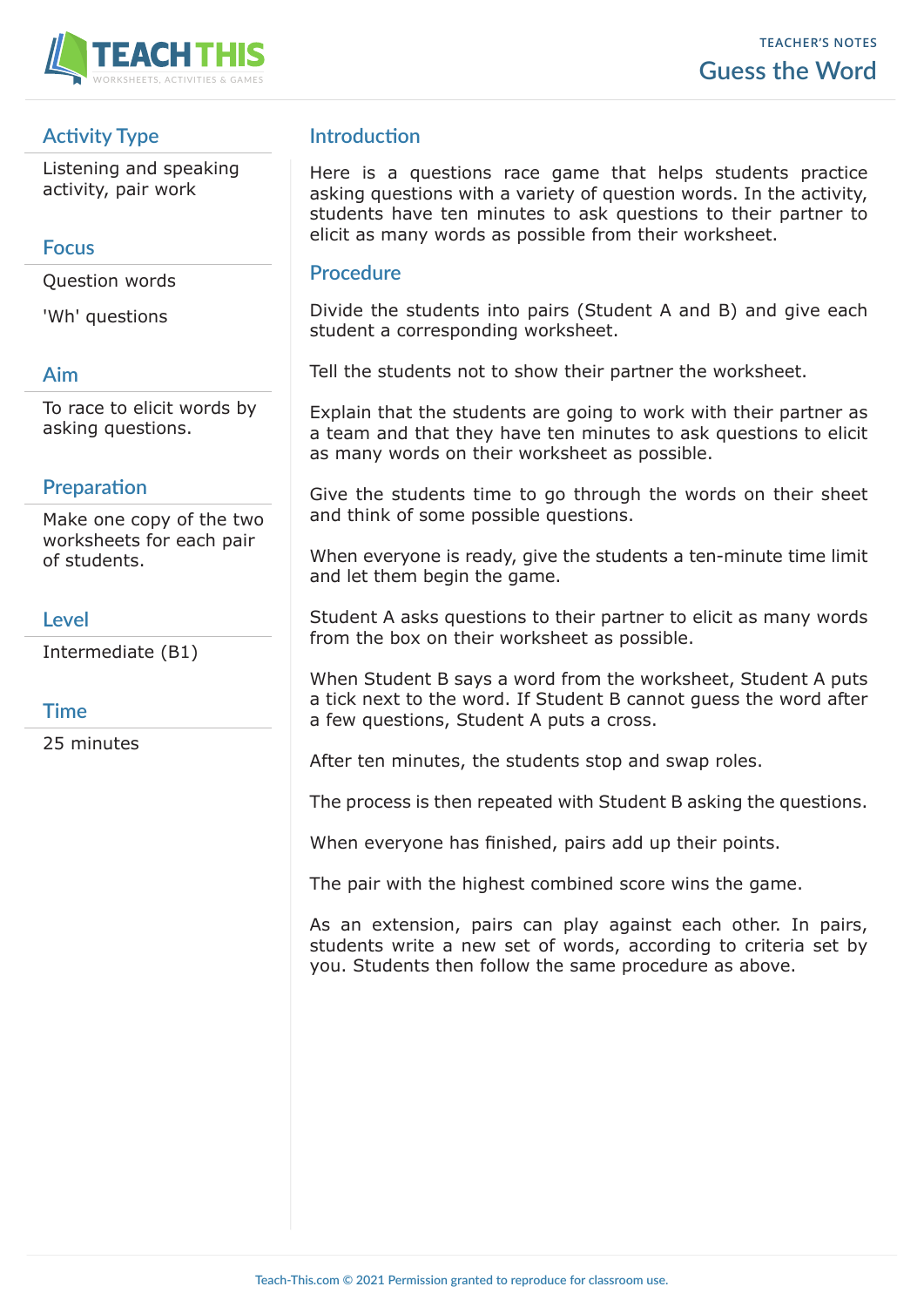

### **Student A**

#### **A. Ask Student B questions to help him or her guess the words in the boxes, e.g. 'What colour is the sky?' (blue)**

When Student B says the correct word, put a tick in the box next to the word. If Student B cannot guess the word after a few questions, put a cross. You have ten minutes to ask your questions.

| 1.<br>blue      | 2.<br>eighteen  | 3.<br>sushi     | 4.<br>uncle     |  |
|-----------------|-----------------|-----------------|-----------------|--|
| 5.<br>button    | 6.<br>textbook  | 7.<br>salt      | 8.<br>German    |  |
| 9.<br>winter    | 10.<br>espresso | 11.<br>park     | 12.<br>pounds   |  |
| 13.<br>doctor   | 14.<br>school   | 15.<br>spoon    | 16.<br>Beyonce  |  |
| 17.<br>car      | 18.<br>queen    | 19.<br>London   | 20.<br>July     |  |
| 21.<br>midnight | 22.<br>fishing  | 23.<br>ear      | 24.<br>wedding  |  |
| 25.<br>square   | 26.<br>half     | 27.<br>mountain | 28.<br>waitress |  |

### **B. Now, answer Student B's questions.**